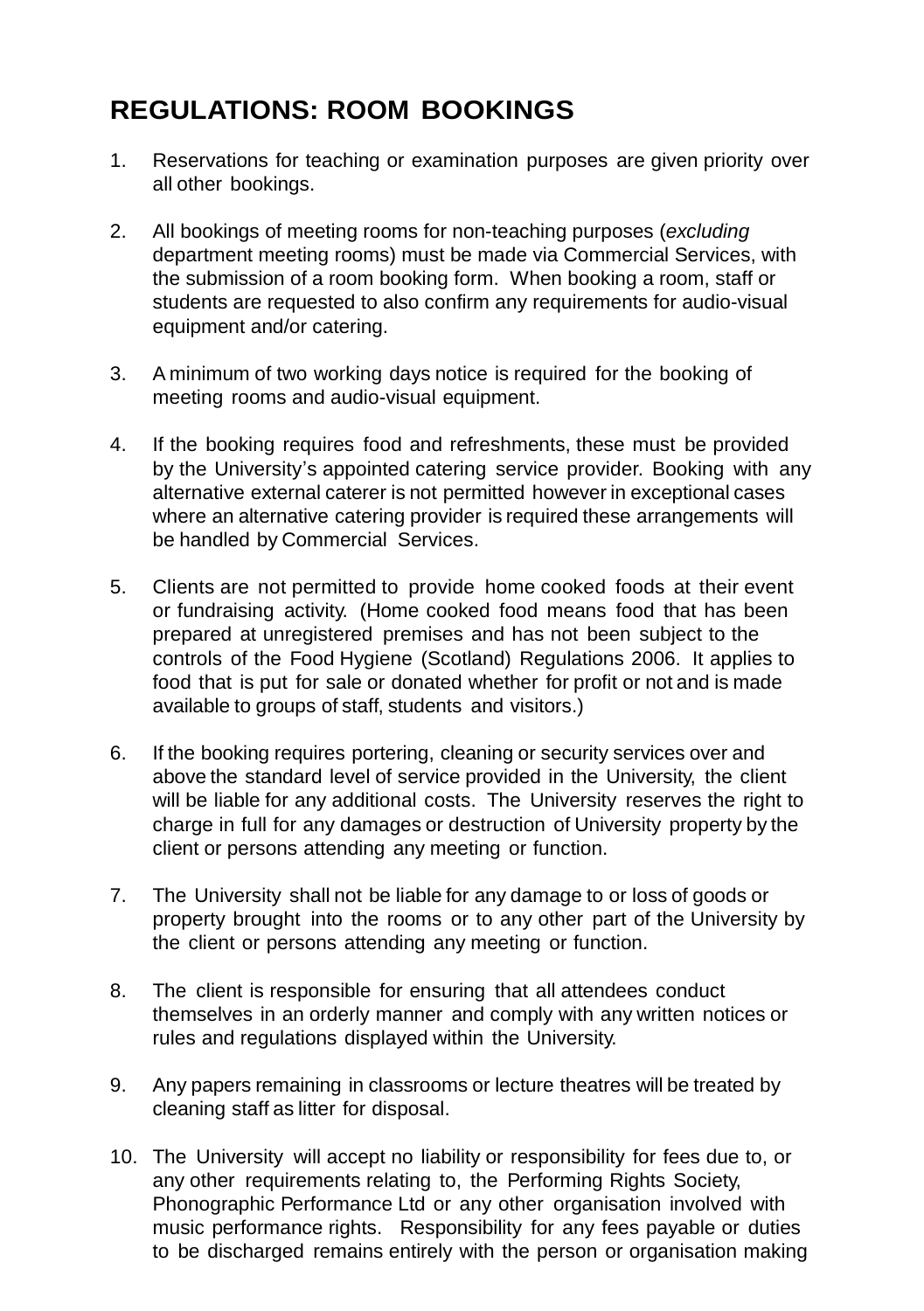the reservation.

- 11. The provision of alcohol, for sale or consumption within the University premises may only be provided by trained staff and must at all times be conducted in accordance with the appropriate sections of the Licensing (Scotland) Act 2005. Applications for particular licences for the provision of alcohol require a minimum of 35 days notice and requests for the provision of alcohol at any event or function must be made to Commercial Services in adequate time to permit the application to be processed.
- 12. Any individual wishing to bring their own items of electrical equipment onto campus should ensure that each item has been tested by a qualified electrician.
- 13. Designated representatives of the Student's Union affiliated Clubs and Societies can book lecture theatres, seminar rooms, classrooms or centrally controlled exhibition space for club or society related events/meetings which they wish to hold on the main Stirling Campus. Booking requests can be submitted by completing the Students' Union Clubs & Societies Room Booking Form found on [www.stirlingstudentsunion.com](http://www.stirlingstudentsunion.com/)
- 14. Student and other societies must declare at the time of booking, or at least two weeks in advance of a meeting, the names of outside speakers and other visitors (not being staff or students of the University) who have been invited to speak or attend.
- 15. No charge is made for the use of rooms by an approved Club or Society within the University, but a charge may be levied against the Club or Society where it is necessary to provide extra cleaning or portering services. In this respect it is the responsibility of the Club or Society to tidy up all litter and leave all furniture properly positioned. A charge will be made to the Club or Society if cleaning or portering staff have subsequently to be provided to make good any failure on the part of the Club or Society to carry out these obligations.
- 16. When it is proposed that a meeting in the University should be open to members of the public, or where an outside body proposes to meet in the University, prior permission should be obtained by the organisers of the meeting from the University Secretary through Commercial Services and reasonable notice should be given.
- 17. The cancellation of bookings must be notified to Commercial Services as soon as possible. The client will be liable for any cost already incurred and further unavoidable costs due to late cancellation.
- 18. The University reserves the right in its absolute discretion and without giving reasons, to refuse or cancel any booking at any time prior to the event commencement date. In this respect the University will not be liable for any resulting financial loss.